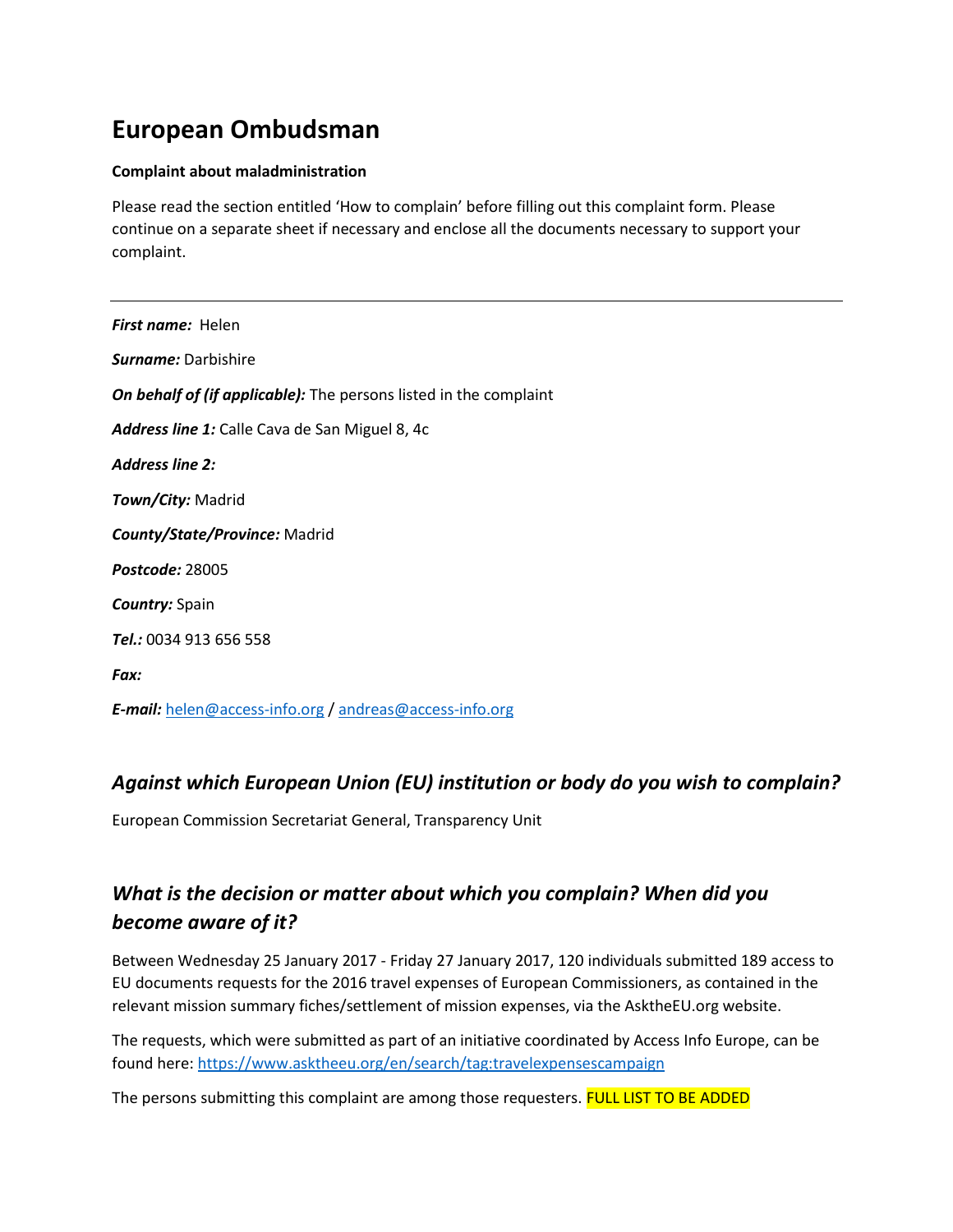To date, the Commission has acknowledged receipt of only 37 requests and registered them with GESTDEM reference numbers. The Commission has not, to date, answered these registered requests.

A further 152 requests were not registered and did not receive a GESTDEM reference number.

The Commission has since been sent over 20 follow-up messages from requesters relating to these requests, 38 appeals under the Code of Good Administrative Behaviour, and 13 confirmatory applications.

Between Wednesday 15 February and Thursday 9 March 2017, Mr Martin Kroeger from the European Commission Transparency Unit corresponded by email with Helen Darbishire, Vice-President and Executive Director of Access Info Europe, on the handling of the requests.

The correspondence was published on line by Access Info, and can be found here:

#### [https://www.access-info.org/wp-content/uploads/CommExpCamp\\_EUComm-AIE\\_Emails.pdf](https://www.access-info.org/wp-content/uploads/CommExpCamp_EUComm-AIE_Emails.pdf)

The first email, received on 15 February 2017, states that the Commission "is currently examining" the appropriate way of handling the requests "triggered by your campaign" and notes that the "complexity" of the situation means that an extension will be needed, although the amount of time required was not specified.

After Access Info asked it to confirm whether or not it planned on registering all the requests submitted, the Commission stated on 22 February 2017, that it "does not intend to send individual communications on the handling of the requests to the applicants". The Commission went on to suggest Access Info Europe take on the role of informing requesters about the status of their requests.

In the reply sent to the Commission on 24 February 2017, Access Info said that it would not accept a role as intermediary to inform requesters on the status of their requests.

The Commission responded with a proposal for a "fair solution" on 27 February 2017.

The 27 February 2017 email from the Commission containing the "fair solution" stated that the 189 requests would be treated as one request since they "*emanate"* from Access Info Europe, and as such constitute a "*disproportionate administrative burden*" to handle.

The Commission stated it had no way to automatically search and extract the information requested, and that as such, handling requests manually would be equal to a full-time employee working "*75,5 full working days*". Their calculations stated that it would need to take the following steps:

*"1. Gathering preliminary contributions and consultations of the relevant services (PMO, President's Cabinet) regarding the line to be taken: 4 working days;* 

*2. Preparation of the redacted version of 1573 missions cost statements: 56 working days: o identification and listing of the individual fiches and representation costs files falling under the temporal scope of the request: 2 minutes per document, o extraction and printing: 2 minutes per document, o in depth scan of the document's content: 5 minutes per document, o redaction of the information falling out of the scope of your request and personal data: 8 minutes per document;* 

*3. Double-checking of the final verification of the documents to be released: 5 working days;* 

*4. Preparation of the reply/ies: 4,5 working days;* 

*5. Formal approval by PMO and dispatch of the replies: 6 working days."*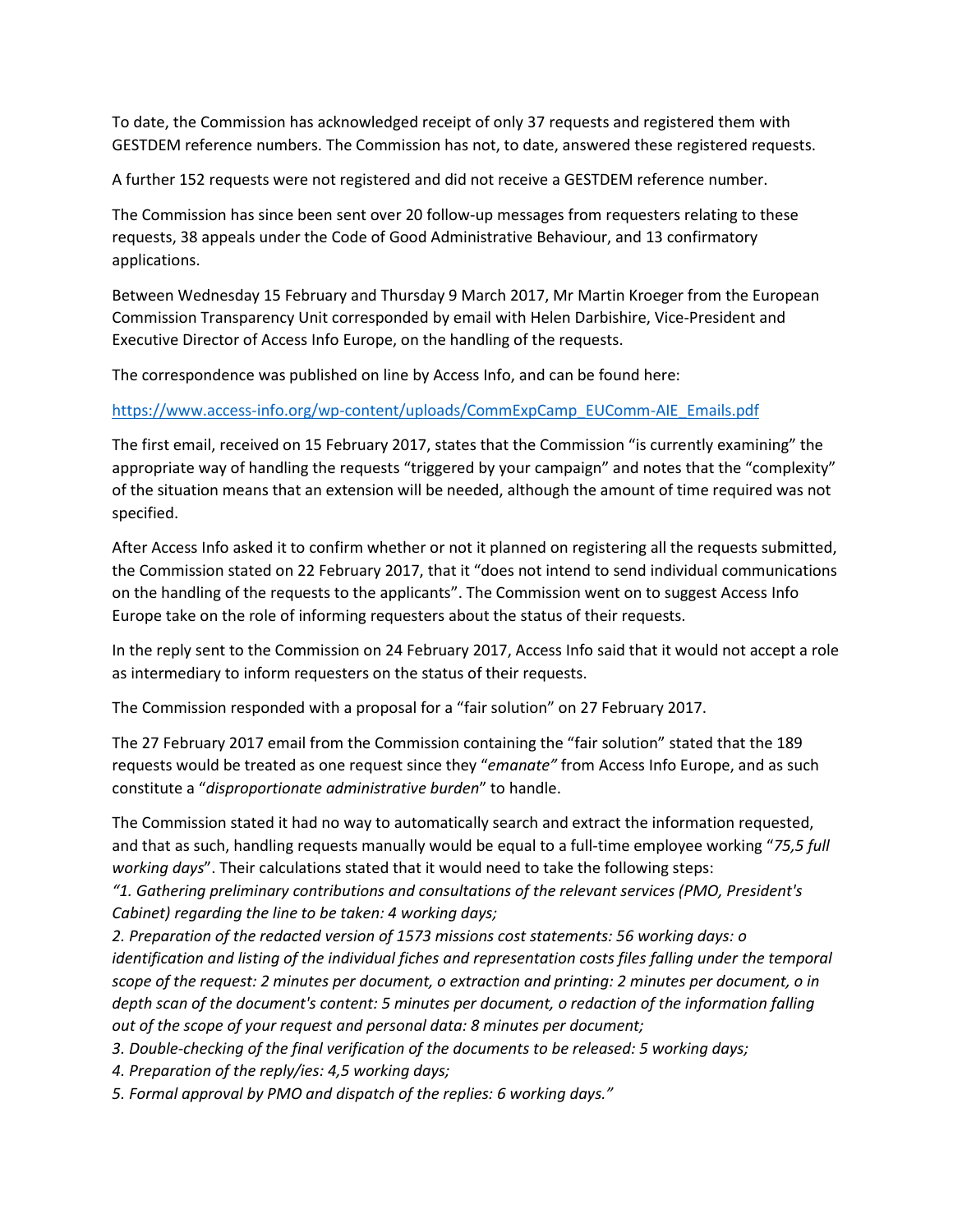Following receipt of this "fair solution", Helen Darbishire submitted a complaint under the Code of Good Administrative Practice and/or a confirmatory application under Regulation 1049/2001 via email on Thursday 9 March 2017, repeating that it is "*simply not the case*" that Access Info is the sole applicant for access to documents. As such, Access Info is "*not in a position to agree to the 'fair solution*'" since it does not act on behalf of all the requesters. The email stated that the Commission should not conflate Access Info's campaign with the organisation actually having submitted all 189 requests, as 120 individuals have submitted requests "*of their own free will*". Concerns were raised in the complaint about the timeframes outlined by the Commission to find the information, consult, and answer the requests, as well as the "*ad hoc and even illogical*" up-front refusal to provide access to five Commissioners' expenses without reasons.

For three months, Access Info Europe had not received a response to this 9 March 2017 message. On 8 June 2017 the Commission contacted Access Info Europe by email to inform that it would need more time to answer the requests. There has been no direct communication with any of the requesters from the Commission. Access Info replied to this message on 9 June 2017 stating that it would be submitting a joint complaint with requesters to the Ombudsman.

### *What do you consider that the EU institution or body has done wrong?*

The European Commission has committed a series of serious breaches of the right of access to documents Article 15 of TFEU and Article 42 Charter of Fundamental Rights of the EU, as well as of Regulation 1049/2001 and of the Code of Good Administrative Practice.

#### **1) Failure to register access to EU documents requests**

The Commission is in breach of Article 7.1 of Regulation 1049/2001 which requires that: "*An acknowledgement of receipt shall be sent to the applicant."*

The Commission has failed to acknowledge/register the receipt of 152 requests for access to documents and did not communicate with the requesters as to the reason for not registering these requests.

#### **2) Failure to process registered requests**

The Commission has failed to process the 37 requests submitted on 25 and 26 January 2017 for which it did provide GESTDEM numbers, and has done so without communicating directly with the requesters about the status of their requests.

#### **3) Failure to process confirmatory applications and complaints under the Code of Good Administrative Behaviour**

The Commission has failed to carry out its obligations under Article 8 of Regulation 1049/2001 by failing to respond to the 13 confirmatory applications that were submitted by requesters. Confirmatory applications should be "handled promptly" and at a maximum within 15 working days. The most recent was submitted on 21 April 2017, so now over 30 working days have passed without response.

The Commission has also failed to acknowledge 38 appeals made under the Code of Good Administrative Behaviour and over 20 follow-up messages from requesters relating to their requests. Hence it is in violation of Section 6 of the Code, which gives the Commission one month to respond to such complaints.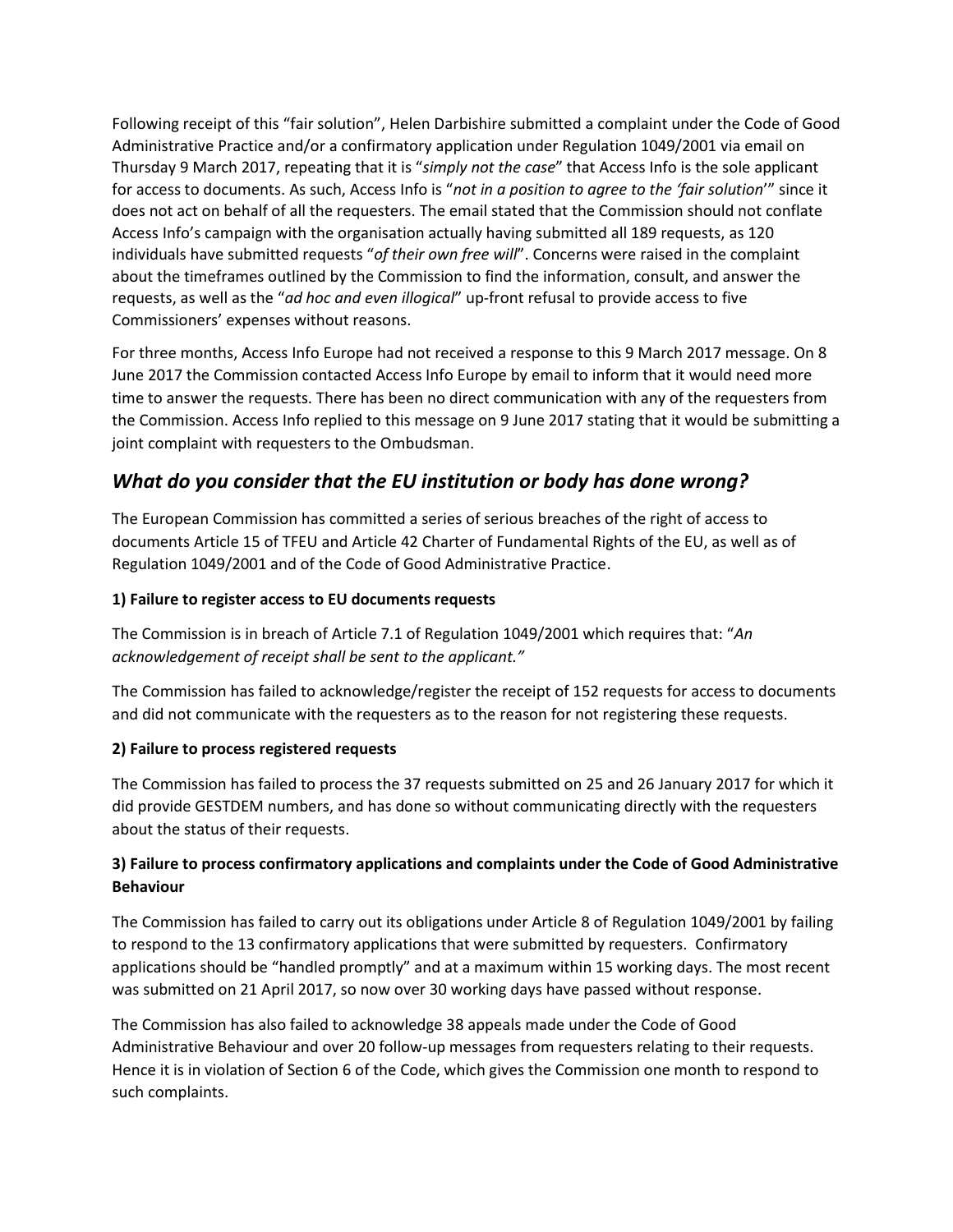#### **4) With regards the 'fair solution' sent to Access Info Europe**

#### **4.1) Error in concluding the Access Info Europe is the requester**

The Commission has incorrectly assumed that the 189 requests for access to EU documents emanate solely from Access Info Europe.

A campaign to encourage the public to submit requests for Commissioners' travel expenses should not be conflated with Access Info having directly exercised the right of access to documents via these requests. Access Info has merely exercised its fundamental rights to freedom of expression and association, rights protected by the EU treaties. In any case, and regardless of the context in which the requests were submitted, there is no doubt that the requesters have done so because they are interested in obtaining this information on the spending of EU funds on official business.

Furthermore, it is clear that these requests were presented by 120 identifiable individuals who are EU citizens and/or residents who have, of their own free will, exercised their right of access to EU documents. These are also individuals who provided (or if not done so yet, are able to provide) the European Commission with their postal addresses, despite the arbitrary need to provide this extra and unnecessary information. Access Info Europe has clarified this in our correspondence with the Secretariat General. For those requesters that did not provide a postal address, the normal Commission practice would be to ask for it; this was not done.

#### **4.2) Breach of right to request documents and failure to base a refusal to provide documents on one of the exceptions in Regulation 1049/2001**

Even if Access Info Europe were to be considered representing the 120 requesters, the Commission has arbitrarily decided that it will not answer some of the requests under its "fair solution" proposal, without giving reasons.

The Commission stated in its communication containing a fair solution, that, "*I note that in reply to other request [sic] for access to documents, the Commission released in December 2016 a series of documents regarding five Commissioners (President Juncker, the First Vice President Timmermans and the Commissioners M. Cañete, C. Stylianides, G. Oettinger). As the documents disclosed covered various twomonth periods in 2015 and 2015* [sic]*, the present fair solution relates only to the remaining Commissioners."*

To assert that a requester is not permitted to ask for certain documents, even as part of a negotiation for a "fair solution", is a direct violation of the right of access to documents which, prima facie, applies to all documents held by any EU institution.

The upfront refusal to disclose documents without justifying the reasons for denying access and without basing it in on the legitimate exceptions in Article 4 of Regulation 1049/2001, but rather, merely because similar documents had been provided to other requesters in the past, is a violation of the Regulation and of the established case law in the CJEU.

The institution must always provide reasons stemming from Article 4 of Regulation 1049/2001 in order to deny access to EU documents. Any possible harm to an identified protected interest must be foreseeable and not purely hypothetical. In this case, the Commission has failed to establish any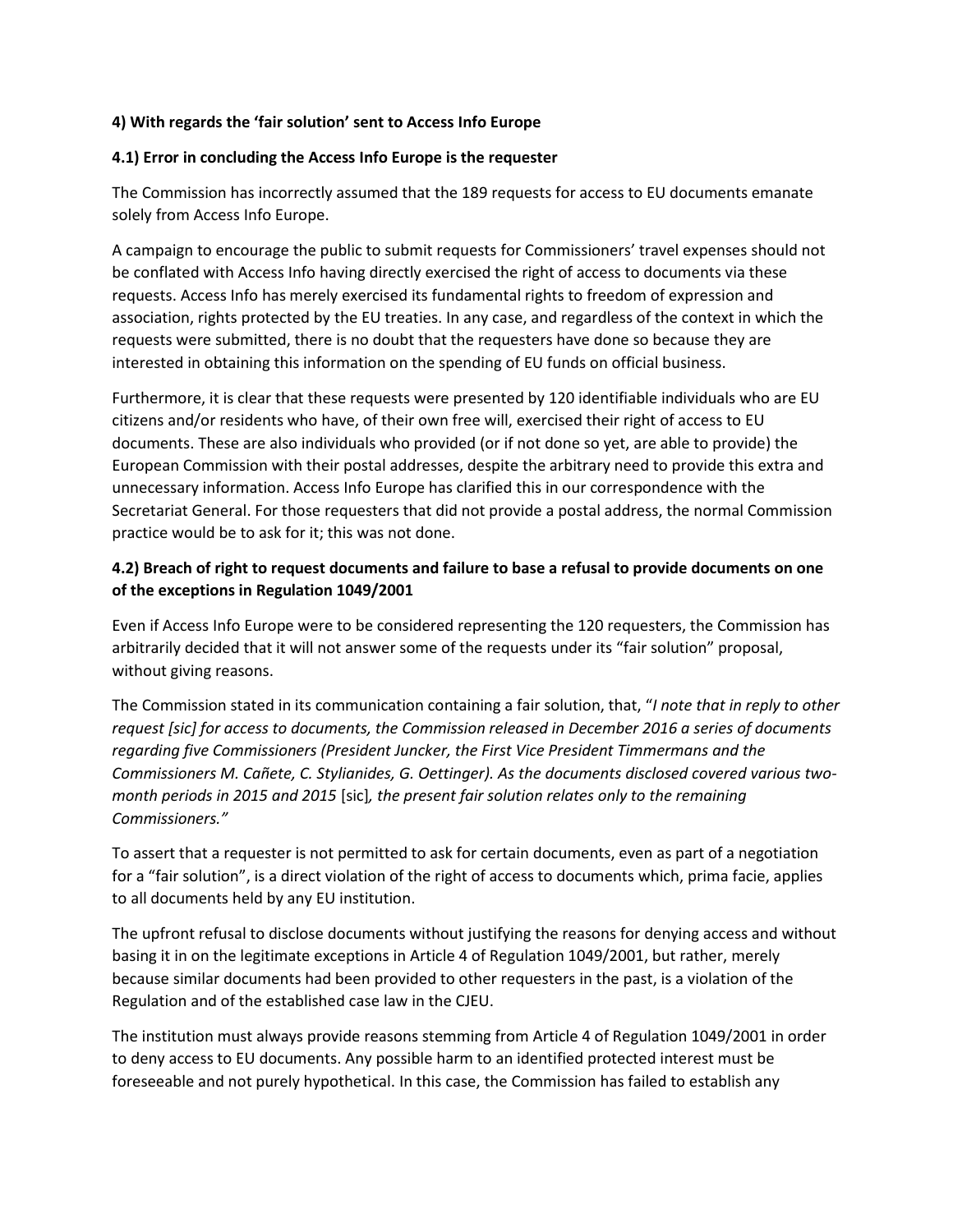foreseeable harm to any possible protected interest in its flat refusal to provide access to the travel expenses of certain Commissioners.

In addition, we note that the travel expenses previously released for the five Commissioners for which the Commission is refusing to process any more requests is predominately for data for 2015, rather than for 2016 which is the scope of the requests submitted in January this year. It seems perfectly legitimate for the European public to be interested in travel expenses data for more than one year.

#### **4.3 Failure to keep an adequate record storage system and exaggerated time calculation**

We also contend that, were the fair solution to be considered, the time calculation provided by the European Commission is lengthy enough to raise serious concerns about the Commission's information management and internal communications systems.

The Commission states that it would take four (4) working days for "Gathering preliminary contributions and consultations of the relevant services (PMO, President's Cabinet) regarding the line to be taken" and then, in addition to the time for redacting the original documents (56 working days), there would be a full five (5) working days for verifying the documents to be released, as many as 4.5 working days for preparing replies (which is slightly confusing given that the "fair solution" is to reply only to Access Info), and then a further six (6) working days for approval of the reply ("replies") and sending them.

Without, at this point, questioning the amount of time necessary for the mechanical processes involved, it seems highly problematic that so much time is required for finding the information and for consulting on it – for defining the "line to be taken", particularly given that responses to previous requests has established the principle that such documents can be found and released. When it is hard to find documents in order to respond to requests, this points to the possibility of room for improvement in records management systems so as to bring them into line with the principles of an efficient and effective administration.

### *What, in your view, should the institution or body do to put things right?*

- The Commission should register and process all 189 requests.

- The Commission should inform requesters of the state of their requests.

- Where appropriate, the Commission should process and respond to the confirmatory applications and appeals

- The Commission should withdraw its proposal for a "fair solution".

- Access to the documents requested by each requester should be provided as it has already been established by previous requests that documents containing the Commissioners' mission expenses can be disclosed to the public. Disclosure could be done in a manner that would reduce the administrative burden in this case, such as bulk access or proactive publication.

- Furthermore, the Commission should consider publishing the data requested in full, in a searchable and machine readable format, ideally in an online database which automatically updates itself and that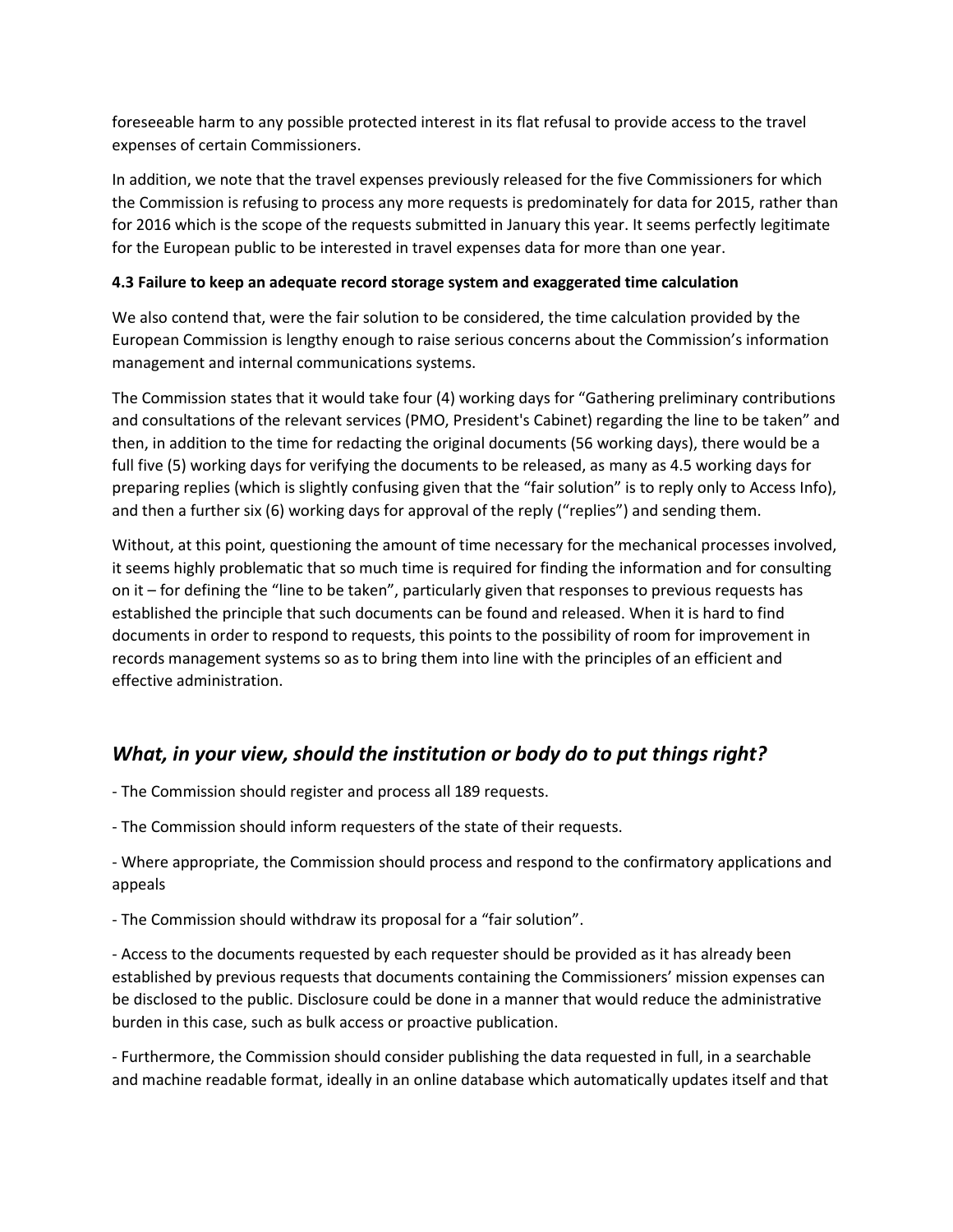would be completely open to the public. To the extent that this requires digitisation of previous and future mission expenses, this should be done.

- The Commission should review the manner in which it processes and stores mission expenses and similar expenditure information in order to improve its record-keeping so that it is able, easily and rapidly, to respond to requests of this nature.

## *Have you already contacted the EU institution or body concerned in order to obtain redress?*

® Yes, I have submitted a confirmatory application and have received a reply that I wish to complain about.

# *If the complaint concerns work relationships with the EU institutions and bodies: have you used all the possibilities for internal administrative requests and complaints provided for in the Staff Regulations? If so, have the time limits for replies by the institutions already expired?*

® Yes (please specify)

# *Has the object of your complaint already been settled by a court or is it pending before a court?*

No

# *Do you agree that your complaint may be passed on to another institution or body (European or national), if the European Ombudsman decides that he is not entitled to deal with it?*

® Yes

Date:

### **Information note on data processing and confidentiality**

#### Data processing

Complaints to the Ombudsman and related correspondence often contain personal data, such as names, contact details and other information relating to identifiable individuals.

There are rights and obligations under European law (Regulation 45/2001(1)) as to how personal data is handled by EU institutions, including the European Ombudsman. These include an individual's right to